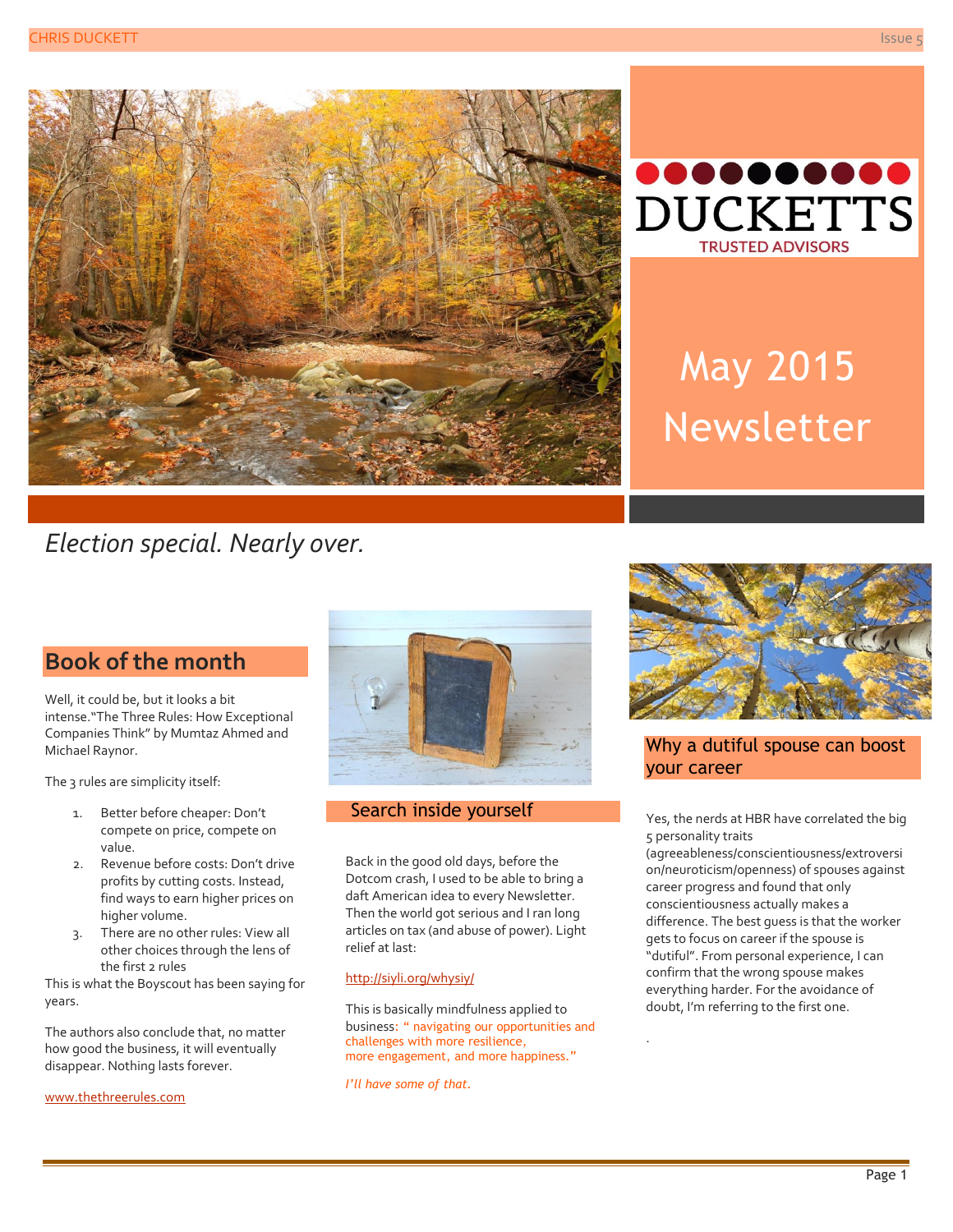### **The answer is 35% (+?-1%)**

The question; "What has been the average rate of tax as a percentage of GDP (since 1964)?"

And that has been true, no matter what shade of politics has prevailed, or indeed how high the marginal rate of income tax has been. As tax rates go up, GDP falls and vice versa.

[http://www.capx.co/its](http://www.capx.co/its-unlikely-that-miliband-and-balls-will-get-more-tax-out-of-us-brits-however-hard-they-try/)-unlikely-that[miliband](http://www.capx.co/its-unlikely-that-miliband-and-balls-will-get-more-tax-out-of-us-brits-however-hard-they-try/)-and-balls-will-get-more-tax-out-ofus-brits-[however](http://www.capx.co/its-unlikely-that-miliband-and-balls-will-get-more-tax-out-of-us-brits-however-hard-they-try/)-hard-they-try/ The more interesting (and less political) observation is that while 35% works for the UK, other nations have different answers. 34% for the US v 55% for Norway, for example. Apparently, the 2 cultural characteristics which count for this purpose are:

- Inclination to get things done (rather than worry about quality of life etc)
- Avoidance of uncertainty

In other words, a country's culture will drive its behavioural reaction to changes in tax rates. Clearly culture changes very slowly and the inclination (or otherwise) to pay tax is deeply ingrained. The UK figures also suggest that 35% is relatively high for our more entrepreneurial attitude. This probably amounts to no more than the usual analysis about geese and golden eggs, but at least our goose isn't French.



#### **Deligation is dead**

*This is a copy & paste from Planet K2*: "We're pleased to announce that delegation is dead, at least in high performing teams. Ordinary teams, with their hierarchical structures are often still indulging in delegation, immediately preceded by thoughts along the lines of:

"I'm overloaded, what can I get off my plate and give to someone else…"

"I've got too much to do myself so I'll get so and so to do it…"

"It's not important and urgent for me so I need to find someone else who can do it…"

Someone else (let's call her Susie) might be willing to do it, but that doesn't mean it's good for her performance or her motivation. Frequently, Susie doesn't see it as her job, but just "another thing to do". Too often in these teams, delegation is a knee-jerk decision made in a hurry that doesn't take into account the strengths of the team members or their bandwidth.

We think it's often a function of organisations where the overriding perspective of performance is that it's all about the individual. Most organisations make an attempt to drive performance through wellmeaning (though often deeply flawed) processes that focus on individual objectives, individual performance reviews and individual reward & recognition schemes. Much less often do organisations invest anything like enough effort in setting up teams and team performance. That seems a bit bonkers to us as those same organisations

excitedly agree that most results are delivered through teams.

So If you're having lots of thoughts or conversations about delegation then just maybe you've not invested the time to set your team up right."

<http://planetk2.com/blog/>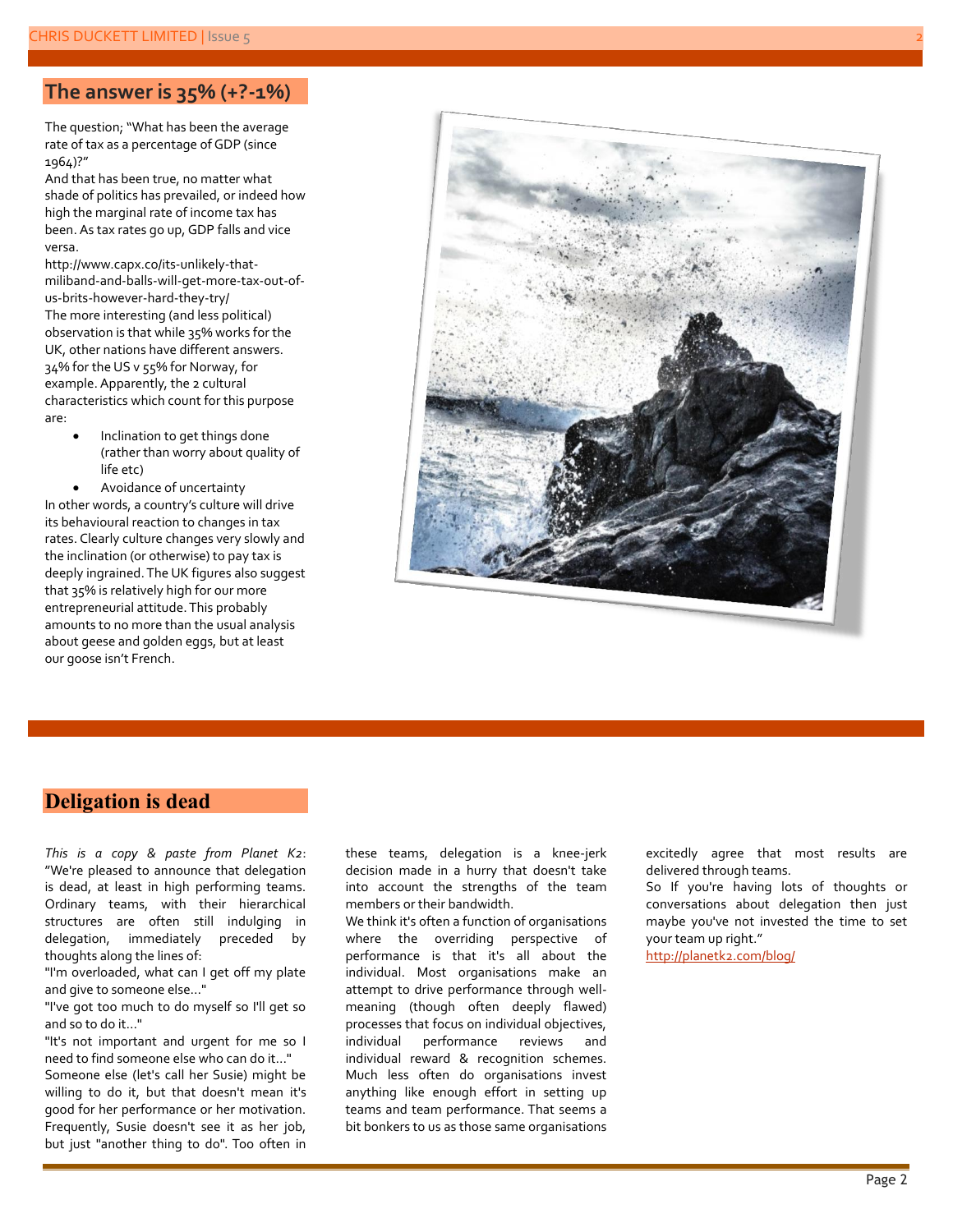#### **Don't panic**

Whenever anything (business or life in general) seems to be under control, you know for sure that something is about to throw you off track. Busy-ness comes in waves. The surge in pressure can lead to silly mistakes and a general feeling of being out of control. The answer is always to focus on consistency. To use a football analogy (this came from the Sage of Bishopswood, that well known Derby County fan) don't chase around after the ball like a bunch of school kids. Hold your position and stick to the plan:

[http://www.thepositiveapproach.global/c](http://www.thepositiveapproach.global/c-building-team-balances-consistency-creativity/)[building-team-balances-consistency](http://www.thepositiveapproach.global/c-building-team-balances-consistency-creativity/)[creativity/](http://www.thepositiveapproach.global/c-building-team-balances-consistency-creativity/)

And, from a different direction:

[http://www.thepositiveapproach.global/awareness](http://www.thepositiveapproach.global/awareness-application-achievement/) [-application-achievement/](http://www.thepositiveapproach.global/awareness-application-achievement/)

#### **Pink or blue**

Whilst I probably need to avoid political comment, it is interesting to note that there is practically nothing to choose between the policies of the (main) political parties. However, there is usually rather more at stake when it comes to implementation. Pensions are a good example. The essential problem is that everybody needs to save more (due to demographics), and forcing people to do so is sure to be unpopular. So, the previous Government limbered up the auto-enrolement process and the Coalition has overseen the start phase. Contributions of 8% of earnings are going to become the norm in the next 5 years+, but we're still well short of the 15% that is needed. Guess where the extra 7% is going to come from?

## **Professional conduct in relation to taxation (as perceived by Whiplash)**

This has been updated. I've read this (really). 52 pages entitled PCIRT 2015. Most of it is common sense; some of it's a bit anal. No materiality in tax, but we know that.

#### **Disclaimer**

Sweat is fat crying.

or

I've relented from the last edition.

Put-down of the month:

"You'd need 3 promotions to reach plonker."

As translated from the American.